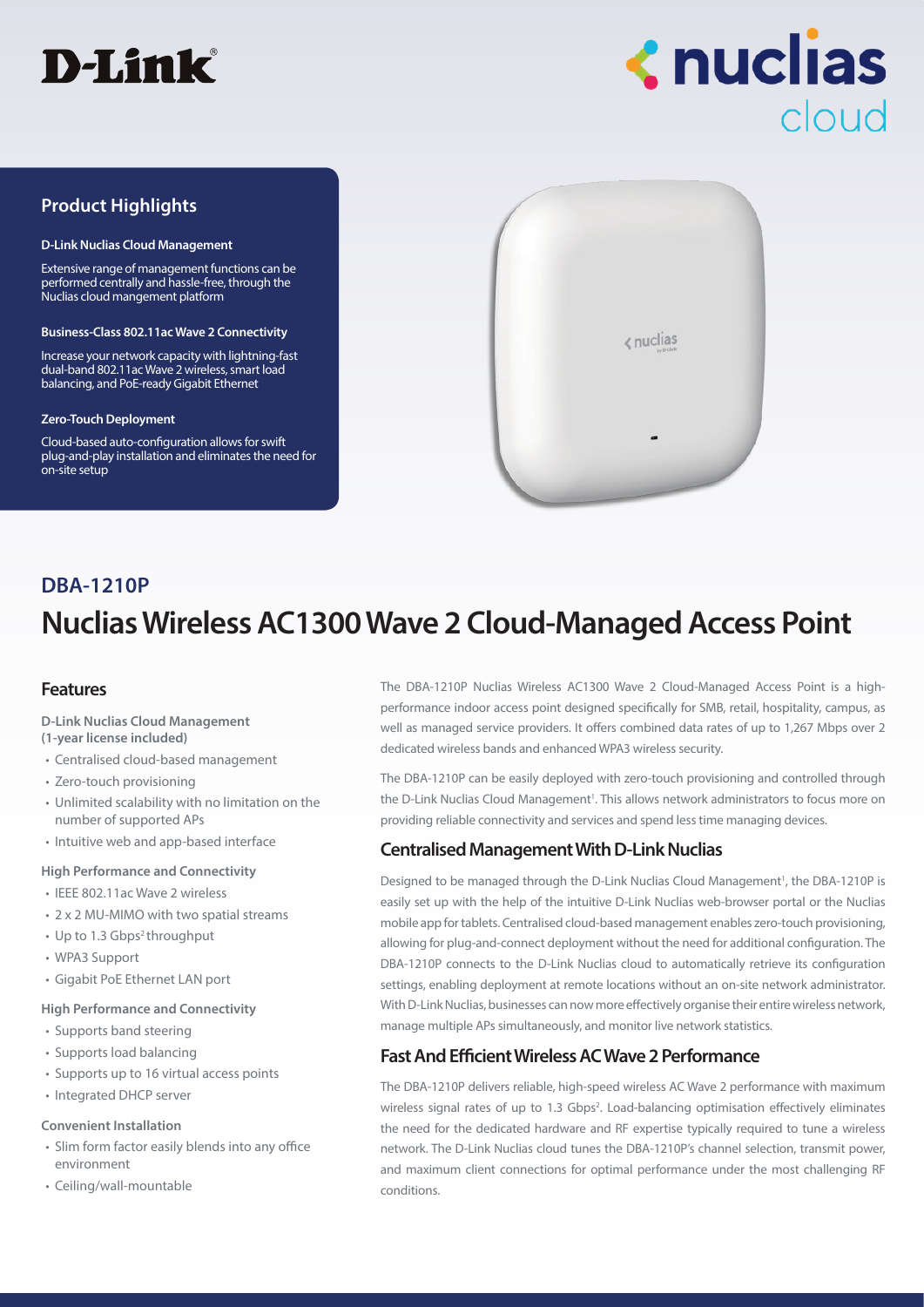# **<nuclias**

## **DBA-1210P Nuclias Wireless AC1300 Wave 2 Cloud-Managed Access Point**

## **Enterprise-Grade Security**

To help maintain a secure wireless network, the DBA-1210P supports both Personal and Enterprise versions of WPA, WPA2 and the latest WPA3, with support for a back-end RADIUS server. The DBA-1210P also supports MAC address filtering, wireless LAN segmentation, SSID broadcast disabling, and wireless broadcast scheduling to further help protect the wireless network. The DBA-1210P includes support for up to 16 virtual access points to further help segment users on the network using multiple SSIDs. In addition, the DBA-1210P features wireless client isolation, which allows administrators to limit direct client-to-client communication.

## **Versatile Deployment**

The DBA-1210P allows network administrators to deploy a highly manageable and extremely robust wireless network with optimal wireless coverage. For additional deployment flexibility, the DBA-1210P can be mounted on a ceiling, wall, or placed on a desktop to meet any wireless demands. For advanced installations, the DBA-1210P has integrated IEEE 802.3af Power over Ethernet (PoE) support, allowing the device to be installed in areas where power outlets are not readily available.

## Nuclias by D-Link is a complete cloud-managed networking solution for small to medium-sized organisations with one or more sites.

Wi-Fi coverage and network capacity are provided by high-performance Access Points and Managed Switches deployed on site, while configuration and ongoing management can be carried out remotely through a web browser or tablet.

Zero-touch provisioning and centralised cloud-based control make the network simpler to install and easier to manage.

With Nuclias, network configurations and software updates are pushed to remote devices through the cloud, without the need to have specialised equipment or personnel onsite.

SSL encrypted, out-of-band network monitoring and management ensures secure connectivity whilst minimising bandwidth requirement.

Simpler to install and **easier to manage How it works**

> **Unlimited scalability of**  supported APs

## **Main features**

- Zero-touch provisioning
- Role-based administration
- Auditable change logs
- Authentication via customisable captive portal, 802.1x and RADIUS server
- Social login for Wi-Fi access supported
- Advanced traffic report and data analysis
- Intuitive web-based interface with multilingual support
- Automatic monitoring and alerts
- Over-the-web firmware upgrades
- Searchable network-wide event log
- Intuitive VLAN Configuration
- Cloud based RF Optimisation

**Reporting** and analytics



**Pay-as-you grow** Subscription **€**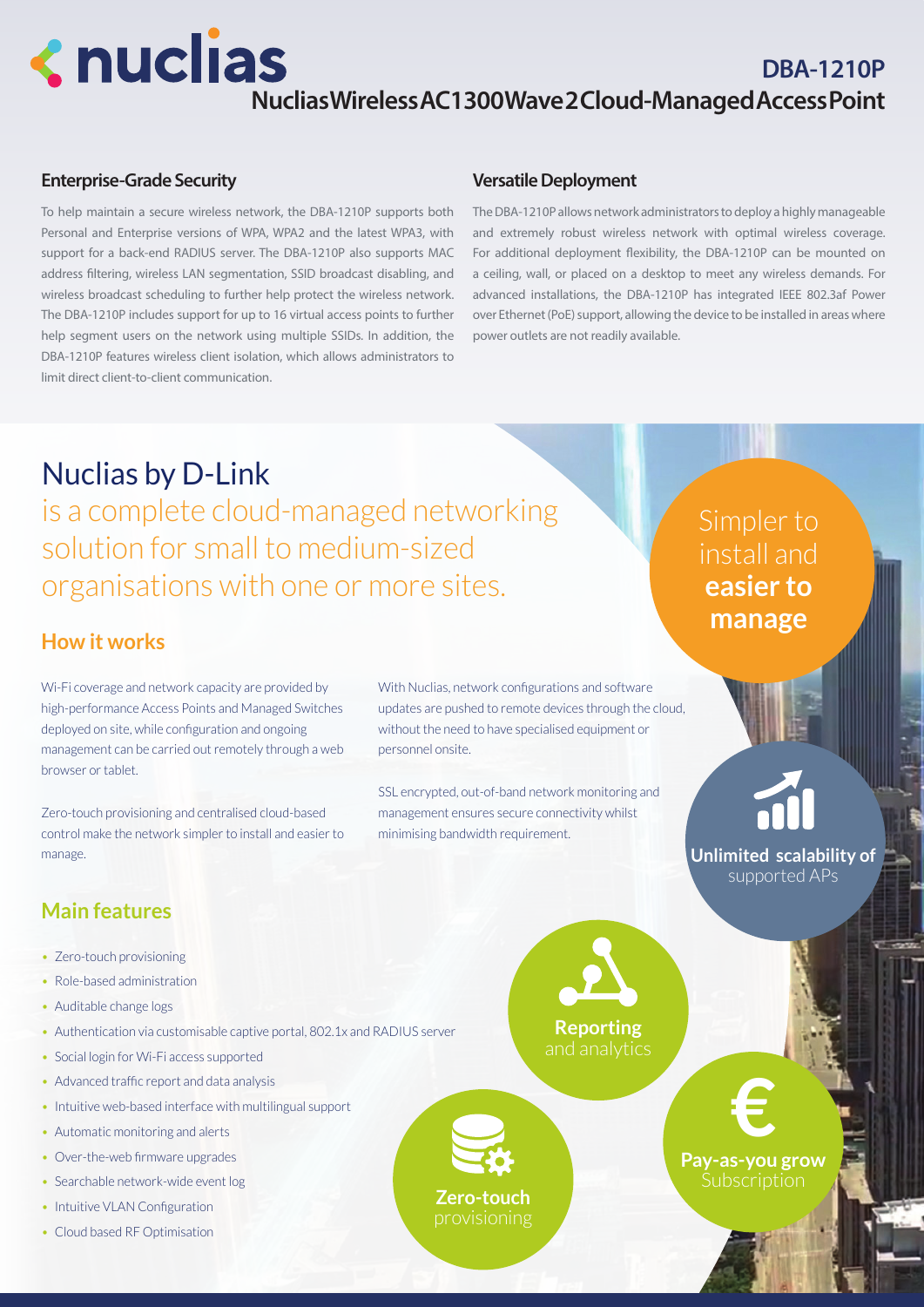## **<nuclias**

## **Technical Specifications**

| General                               |                                                                                                                              |                                                                                  |  |
|---------------------------------------|------------------------------------------------------------------------------------------------------------------------------|----------------------------------------------------------------------------------|--|
| Interfaces                            | · IEEE 802.11a/b/g/n/ac Wave 2 wireless                                                                                      | • 1 x 10/100/1000 Mbps Ethernet PoE port                                         |  |
| Standards                             | · IEEE 802.11a/b/n/g/ac Wave 2<br>· IEEE 802.3az Energy-Efficient Ethernet (EEE)<br>· IEEE 802.3af Power over Ethernet (PoE) | • IEEE 802.3i/u/ab<br>• IEEE 802.3x Flow Control                                 |  |
| LEDs                                  | • Power/Status                                                                                                               |                                                                                  |  |
| Antenna                               | · Built-in 2 x 2 MU-MIMO antenna                                                                                             |                                                                                  |  |
| Maximum Output Power                  | • 2.4 GHz: 20 dBm                                                                                                            | • 5 GHz: 20 dBm                                                                  |  |
| Data Signal Rate                      | • 2.4 GHz: Up to 400 Mbps <sup>2</sup>                                                                                       | • 5 GHz: Up to 867 Mbps <sup>2</sup>                                             |  |
| Functionality                         |                                                                                                                              |                                                                                  |  |
| Nuclias Cloud Management <sup>1</sup> | • Includes 1-year license                                                                                                    |                                                                                  |  |
| Security                              | • WPA3-Personal/Enterprise<br>• WPA2-Personal/Enterprise<br>• WPA-Personal/Enterprise<br>• MAC address filtering             | • Station isolation<br>· SSID isolation<br>· Guest isolation<br>• Captive portal |  |
| Maximum SSIDs                         | • Supports up to 16 SSIDs per device<br>• Up to 8 SSIDs per wireless band                                                    |                                                                                  |  |
| Physical                              |                                                                                                                              |                                                                                  |  |
| <b>Dimensions</b>                     | • 170 x 170 x 28 mm (6.69 x 6.69 x 1.10 in)                                                                                  |                                                                                  |  |
| Weight                                | · Without mount: 320 g (0.71 lbs)                                                                                            |                                                                                  |  |
| Power Input                           | · IEEE 802.3af Power over Ethernet (PoE)                                                                                     | • Power adapter: 100 to 240 V AC, 50/60 Hz (not included)                        |  |
| Power Consumption                     | $-12W$                                                                                                                       |                                                                                  |  |
| Temperature                           | • Operating: 0 to 40 °C (32 to 104 °F)                                                                                       | • Storage: -20 to 65 °C (-4 to 149 °F)                                           |  |
| Humidity                              | • Operating: 10% to 90% non-condensing                                                                                       | · Storage: 5% to 95% non-condensing                                              |  |
| Mean Time Between Failure (MTBF)      | $\cdot$ > 30,000 hours                                                                                                       |                                                                                  |  |
| <b>Mounting Options</b>               | · Ceiling mount<br>• Wall mount                                                                                              | · Desktop (horizontal)                                                           |  |
| Certifications                        | • CE Class B<br>• FCC Class B                                                                                                | $\cdot$ UL<br>• IC Class B                                                       |  |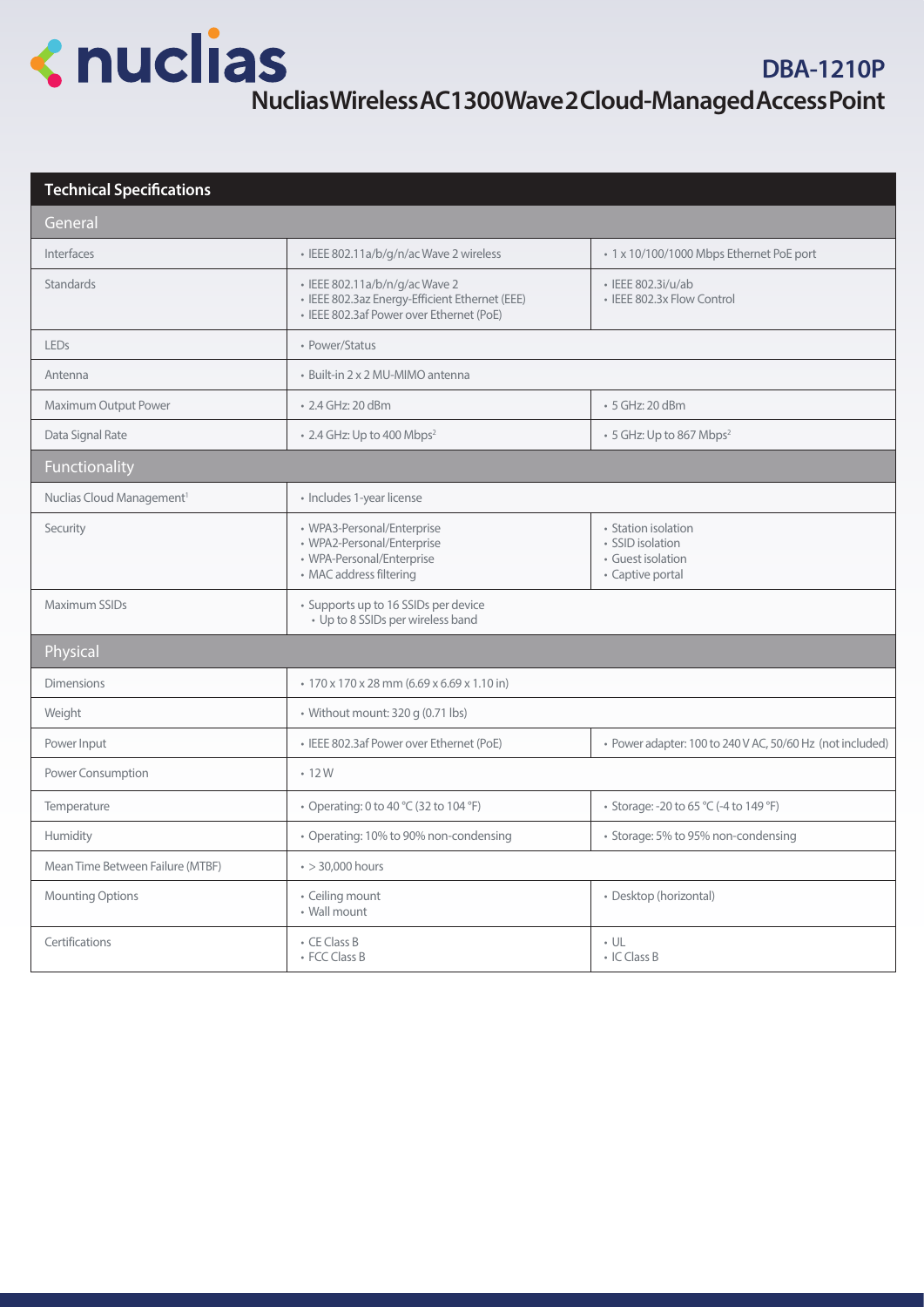